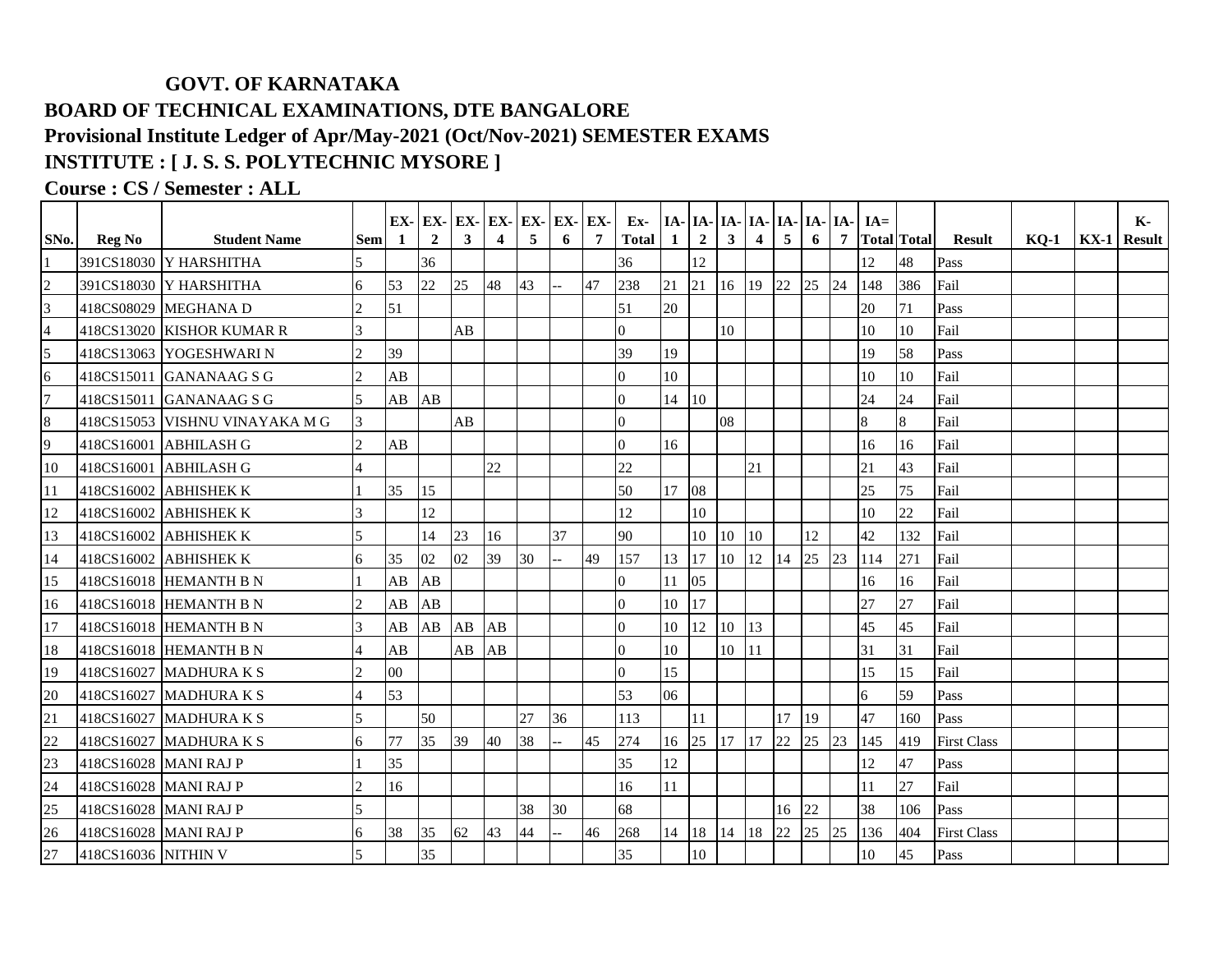| 28 | 418CS16045 SANDESH J |                              |                             |                | 14    | 16     |         |    |    |    | 30             |    | 08               | 12 |                  |              |                 |    | 20  | 50  | Fail               |           |      |
|----|----------------------|------------------------------|-----------------------------|----------------|-------|--------|---------|----|----|----|----------------|----|------------------|----|------------------|--------------|-----------------|----|-----|-----|--------------------|-----------|------|
| 29 | 418CS16045 SANDESH J |                              | $\mathcal{D}_{\mathcal{A}}$ | 0 <sub>0</sub> |       |        |         |    |    |    | $\Omega$       | 18 |                  |    |                  |              |                 |    | 18  | 18  | Fail               |           |      |
| 30 | 418CS16045 SANDESH J |                              | $\overline{\mathbf{3}}$     |                | AB    | 35     |         |    |    |    | 35             |    | 10               | 10 |                  |              |                 |    | 20  | 55  | Fail               |           |      |
| 31 | 418CS16045 SANDESH J |                              |                             | 39             |       | 06     | 0.5     |    |    |    | 50             | 11 |                  | 13 | 10 <sup>10</sup> |              |                 |    | 34  | 84  | Fail               | 15KA4KTAB | Fail |
| 32 |                      | 418CS16048 SANTHOSH C        |                             | 35             |       |        |         |    |    |    | 35             | 18 |                  |    |                  |              |                 |    | 18  | 53  | Pass               |           |      |
| 33 |                      | 418CS16048 SANTHOSH C        | $\overline{\phantom{0}}$    |                | 37    |        |         |    |    |    | 37             |    | 10               |    |                  |              |                 |    | 10  | 47  | Pass               |           |      |
| 34 |                      | 418CS17016 HARSHITH S        | $\mathcal{D}$               | 05             |       |        |         |    |    |    | 5              | 21 |                  |    |                  |              |                 |    | 21  | 26  | Fail               |           |      |
| 35 |                      | 418CS17016 HARSHITH S        |                             |                | 08    | 18     | 15      |    | 27 |    | 68             |    | 10               | 10 | 10               |              | 16              |    | 46  | 114 | Fail               |           |      |
| 36 |                      | 418CS17016 HARSHITH S        | 6                           | 35             | 08    | 23     | 38      | 39 |    | 47 | 190            | 11 | $ 19\rangle$     | 11 | $15 \,  21$      |              | 25              | 23 | 125 | 315 | Fail               |           |      |
| 37 |                      | 418CS17021 MAHESH T HIREMATH | 3                           |                |       |        | AB      |    |    |    | $\overline{0}$ |    |                  |    | 14               |              |                 |    | 14  | 14  | Fail               |           |      |
| 38 |                      | 418CS17021 MAHESH T HIREMATH |                             | AB             |       | AB     |         |    |    |    | $\overline{0}$ | 10 |                  | 10 |                  |              |                 |    | 20  | 20  | Fail               |           |      |
| 39 |                      | 418CS17021 MAHESH T HIREMATH |                             | 08             | AB AB |        | $AB$ 28 |    | 26 |    | 62             | 13 | 10 <sup>10</sup> | 10 | 10               | $ 11\rangle$ | $\overline{15}$ |    | 69  | 131 | Fail               |           |      |
| 40 |                      | 418CS17021 MAHESH T HIREMATH | 6                           | 04             | 08    | $00\,$ | 35      | 32 |    | 42 | 121            | 11 | 16               | 10 | 12               | 20           | 25              | 22 | 116 | 237 | Fail               |           |      |
| 41 |                      | 418CS17023 NAGARJUN R        | $\overline{4}$              | AB             |       | AB     | AB      |    |    |    | $\Omega$       | 10 |                  | 10 | 10               |              |                 |    | 30  | 30  | Fail               |           |      |
| 42 |                      | 418CS17023 NAGARJUN R        | 5                           | AB             | 01    | 02     | 02      | 25 | 26 |    | 56             | 10 | $ 10\rangle$     | 12 | 10               | 15           | 17              |    | 74  | 130 | Fail               |           |      |
| 43 |                      | 418CS17023 NAGARJUN R        | 6                           | 08             | 00    | AB     | 34      | 30 |    | 35 | 107            | 12 | $\vert$ 15       | 10 | 12               | 20           | 25              | 23 | 117 | 224 | Fail               |           |      |
| 44 |                      | 418CS17031 PREMANJALI M      | $\overline{c}$              | 35             |       |        |         |    |    |    | 35             | 18 |                  |    |                  |              |                 |    | 18  | 53  | Pass               |           |      |
| 45 |                      | 418CS18002 ADARSH B KONERI   | 5                           |                | 75    |        |         |    |    |    | 75             |    | 22               |    |                  |              |                 |    | 22  | 97  | Pass               |           |      |
| 46 |                      | 418CS18002 ADARSH B KONERI   | 6                           | 71             | 63    | 79     | 48      | 50 |    | 50 | 361            | 25 | 25               | 23 | 19 24            |              | 25              | 25 | 166 | 527 | Distinction        |           |      |
| 47 |                      | 418CS18004 ASHWAL K K        | 6                           | 75             | 70    | 82     | 44      | 49 |    | 46 | 366            | 18 | 21               | 19 | 24               | 17 25        |                 | 24 | 148 | 514 | Distinction        |           |      |
| 48 |                      | 418CS18005 ASWIN VIJU MENON  | 5                           |                | 44    |        |         |    |    |    | 44             |    | 12               |    |                  |              |                 |    | 12  | 56  | Pass               |           |      |
| 49 |                      | 418CS18005 ASWIN VIJU MENON  | 6                           | 60             | 35    | 50     | 47      | 50 |    | 50 | 292            | 22 | 22               | 15 | 22               | 23           | 25              | 25 | 154 | 446 | <b>First Class</b> |           |      |
| 50 |                      | 418CS18006 DEEPTHY RAJU      | $\overline{\phantom{0}}$    |                | 43    |        |         |    |    |    | 43             |    | 19               |    |                  |              |                 |    | 19  | 62  | Pass               |           |      |
| 51 |                      | 418CS18006 DEEPTHY RAJU      | 6                           | 56             | 36    | 63     | 49      | 48 |    | 49 | 301            | 21 | 25               | 20 | 24 25            |              | 25              | 24 | 164 | 465 | Distinction        |           |      |
| 52 | 418CS18007 DILEEP M  |                              | $\mathfrak{D}$              | 35             |       |        |         |    |    |    | 35             | 14 |                  |    |                  |              |                 |    | 14  | 49  | Pass               |           |      |
| 53 | 418CS18007 DILEEP M  |                              | 5                           |                | 35    |        |         |    |    |    | 35             |    | 11               |    |                  |              |                 |    | 11  | 46  | Pass               |           |      |
| 54 | 418CS18007 DILEEP M  |                              | 6                           | 48             | 35    | 35     | 39      | 40 |    | 46 | 243            | 14 | 20               | 12 | 15               | 22           | 25              | 23 | 131 | 374 | <b>First Class</b> |           |      |
| 55 |                      | 418CS18008 HARSHITH M        |                             | 02             |       |        |         |    |    |    | $\mathcal{L}$  | 14 |                  |    |                  |              |                 |    | 14  | 16  | Fail               |           |      |
| 56 |                      | 418CS18008 HARSHITH M        |                             |                | 10    |        |         |    | 40 |    | 50             |    | 10               |    |                  |              | 13              |    | 23  | 73  | Fail               |           |      |
| 57 |                      | 418CS18008 HARSHITH M        | 6                           | 35             | 12    | 36     | 38      | 38 | -- | 47 | 206            | 13 | 20               | 10 | 16               | 22           | 25              | 24 | 130 | 336 | Fail               |           |      |
| 58 |                      | 418CS18009 HARSHITHA S       |                             |                | 62    |        |         |    |    |    | 62             |    | 16               |    |                  |              |                 |    | 16  | 78  | Pass               |           |      |
| 59 |                      | 418CS18009 HARSHITHA S       | 6                           | 54             | 56    | 35     | 46      | 48 |    | 49 | 288            | 19 | 22               | 18 | 22               | 24           | 25              | 25 | 155 | 443 | <b>First Class</b> |           |      |
| 60 | 418CS18011 HITESH H  |                              | 6                           | 70             | 66    | 66     | 48      | 50 |    | 50 | 350            | 23 | 24               | 20 | 25               | 25           | 25              | 25 | 167 | 517 | Distinction        |           |      |
| 61 |                      | 418CS18012 JEEVAN KUMAR K    | 6                           | 53             | 46    | 48     | 44      | 47 |    | 46 | 284            | 19 | 22               | 15 | 19               | 22           | 25              | 24 | 146 | 430 | <b>First Class</b> |           |      |
| 62 | 418CS18013 JEEVAN R  |                              |                             |                |       |        |         |    | 34 |    | 34             |    |                  |    |                  |              | 20              |    | 20  | 54  | Pass               |           |      |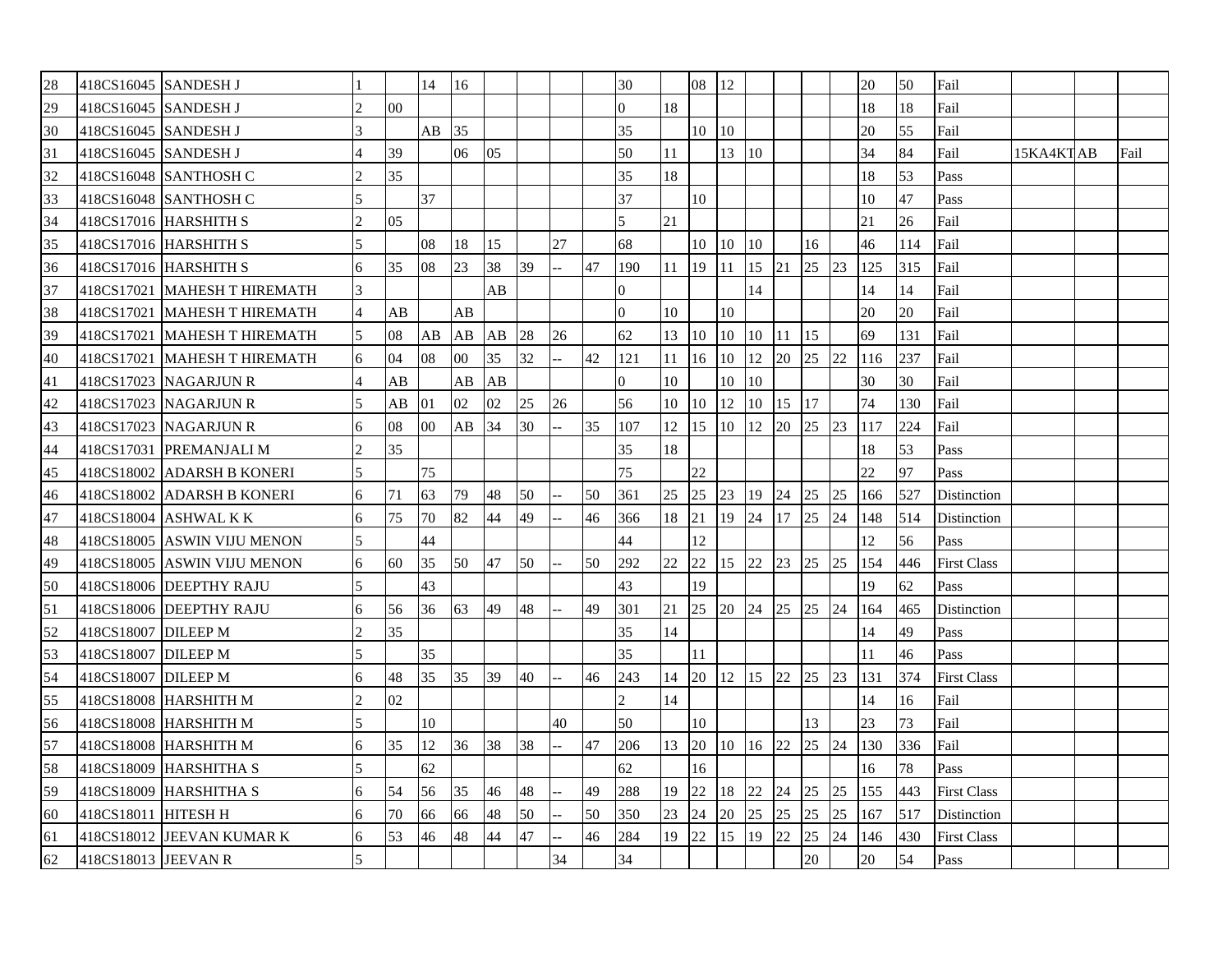| 63 | 418CS18013 JEEVAN R    |                                   | 6 | 50     | 48 | 42 | 44 | 42 | 46 | 272            | 16 | 20           | 14  | 19               | 22 | 25    | 25 | 141 | 413 | <b>First Class</b> |  |  |
|----|------------------------|-----------------------------------|---|--------|----|----|----|----|----|----------------|----|--------------|-----|------------------|----|-------|----|-----|-----|--------------------|--|--|
| 64 |                        | 418CS18014 K M HARSHAVARDHAN RAJ6 |   | 53     | 93 | 83 | 48 | 47 | 50 | 374            | 19 | 24           | 20  | 22               | 24 | 25    | 24 | 158 | 532 | Distinction        |  |  |
| 65 |                        | 418CS18015 KOUSHIK H S            |   | 09     |    |    |    |    |    | 9              | 11 |              |     |                  |    |       |    | 11  | 20  | Fail               |  |  |
| 66 |                        | 418CS18015   KOUSHIK H S          |   | $00\,$ |    |    |    |    |    | $\overline{0}$ | 10 |              |     |                  |    |       |    | 10  | 10  | Fail               |  |  |
| 67 |                        | 418CS18015 KOUSHIK H S            |   | 02     | 07 |    |    |    |    | 9              | 14 | 15           |     |                  |    |       |    | 29  | 38  | Fail               |  |  |
| 68 |                        | 418CS18015   KOUSHIK H S          | 5 |        | 08 | 16 | 04 |    |    | 28             |    | 11           | 13  | 12               |    |       |    | 36  | 64  | Fail               |  |  |
| 69 |                        | 418CS18015 KOUSHIK H S            | 6 | 35     | 05 | 02 | 41 | 42 | 37 | 162            | 15 | 20           | 14  | 23               | 22 | 25    | 24 | 143 | 305 | Fail               |  |  |
| 70 | 418CS18016 L ADARSH    |                                   | 6 | 80     | 51 | 56 | 47 | 50 | 46 | 330            | 25 | 25           | 20  | 24               | 24 | 25    | 25 | 168 | 498 | Distinction        |  |  |
| 71 | 418CS18017 M CHIDRUP   |                                   | 6 | 75     | 59 | 60 | 48 | 47 | 41 | 330            | 25 | 22           | 19  | 24               | 23 | 25    | 24 | 162 | 492 | Distinction        |  |  |
| 72 | 418CS18018 MADHUSM     |                                   |   | 08     |    |    |    |    |    | 8              | 15 |              |     |                  |    |       |    | 15  | 23  | Fail               |  |  |
| 73 | 418CS18018   MADHU S M |                                   |   | 06     |    |    |    |    |    | 6              | 15 |              |     |                  |    |       |    | 15  | 21  | Fail               |  |  |
| 74 | 418CS18018 MADHU S M   |                                   | 6 | 56     | 35 | 38 | 48 | 48 | 48 | 273            | 25 | 24           | 19  | 23               | 23 | 25    | 25 | 164 | 437 | <b>First Class</b> |  |  |
| 75 |                        | 418CS18019 MANISH M P             | 6 | 71     | 54 | 51 | 50 | 50 | 50 | 326            | 22 | 23           |     | $20 \t 24 \t 24$ |    | 25    | 25 | 163 | 489 | Distinction        |  |  |
| 76 |                        | 418CS18020 MANOJ KUMAR K          |   |        | 35 |    |    |    |    | 35             |    | 16           |     |                  |    |       |    | 16  | 51  | Pass               |  |  |
| 77 |                        | 418CS18020 MANOJ KUMAR K          |   |        | 19 |    |    |    |    | 19             |    | 17           |     |                  |    |       |    | 17  | 36  | Fail               |  |  |
| 78 |                        | 418CS18020 MANOJ KUMAR K          |   |        | 09 |    |    |    |    | 9              |    | 10           |     |                  |    |       |    | 10  | 19  | Fail               |  |  |
| 79 |                        | 418CS18020 MANOJ KUMAR K          | 6 | 35     | 19 | 08 | 43 | 42 | 46 | 193            | 13 | $ 19\rangle$ | 10  | 21               | 23 | 25    | 24 | 135 | 328 | Fail               |  |  |
| 80 | 418CS18021 MANOJ P     |                                   | 6 | 46     | 24 | 54 | 47 | 47 | 46 | 264            | 17 | 22           | 15  | 24               | 23 | 25    | 24 | 150 | 414 | Fail               |  |  |
| 81 |                        | 418CS18022 MANUSHREE B            | 6 | 85     | 80 | 91 | 50 | 50 | 44 | 400            | 25 | 24           | 24  | 25               | 25 | 25    | 25 | 173 | 573 | Distinction        |  |  |
| 82 |                        | 418CS18024 PRADEEP SL             | 6 | 61     | 48 | 52 | 47 | 48 | 49 | 305            | 21 | 21           | 15  | 24               | 23 | 25    | 25 | 154 | 459 | <b>First Class</b> |  |  |
| 83 | 418CS18026 PUNITH A C  |                                   | 6 | 90     | 74 | 88 | 50 | 50 | 49 | 401            | 25 | 25           | 22  | 25               | 24 | 25    | 25 | 171 | 572 | Distinction        |  |  |
| 84 |                        | 418CS18027 R A UDAYA RAKSHITH     | 6 | 95     | 81 | 92 | 50 | 50 | 50 | 418            | 23 | 25           | 23  | 25               | 24 | 25    | 25 | 170 | 588 | Distinction        |  |  |
| 85 |                        | 418CS18028 RAGHAVENDRA SD         | 6 | 66     | 70 | 91 | 46 | 49 | 50 | 372            | 23 | 18           | 17  | 20               | 22 | 25    | 25 | 150 | 522 | Distinction        |  |  |
| 86 | 418CS18029 RAHUL S     |                                   | 6 | 54     | 47 | 70 | 40 | 47 | 46 | 304            | 20 | <b>20</b>    | 15  | 22               | 21 | 25    | 25 | 148 | 452 | <b>First Class</b> |  |  |
| 87 |                        | 418CS18030 ROHAN SHINDE           |   |        | 24 |    |    |    |    | 24             |    | 15           |     |                  |    |       |    | 15  | 39  | Fail               |  |  |
| 88 |                        | 418CS18030 ROHAN SHINDE           |   | 44     | 16 |    | 35 |    |    | 95             | 14 | 10           |     | 10               |    |       |    | 34  | 129 | Fail               |  |  |
| 89 |                        | 418CS18030 ROHAN SHINDE           | 6 | 43     | 35 | 42 | 39 | 40 | 47 | 246            | 14 | 17           | 110 | 18               | 22 | 25 25 |    | 131 | 377 | <b>First Class</b> |  |  |
| 90 | 418CS18031 SAHANA C J  |                                   | 6 | 78     | 68 | 79 | 47 | 50 | 44 | 366            | 25 | 25           | 20  | 24               | 24 | 25    | 25 | 168 | 534 | Distinction        |  |  |
| 91 |                        | 418CS18034 SANDEEP B M            | 6 | 60     | 56 | 64 | 50 | 49 | 47 | 326            | 15 | 24           | 18  | 23               | 23 | 25    | 25 | 153 | 479 | Distinction        |  |  |
| 92 |                        | 418CS18035 SANGHAVI S             | 6 | 84     | 74 | 97 | 50 | 50 | 50 | 405            | 25 | 25           | 25  | 24               | 25 | 25    | 25 | 174 | 579 | Distinction        |  |  |
| 93 |                        | 418CS18036 SHASHANK S ATHREYA     | 6 | 69     | 57 | 61 | 46 | 47 | 46 | 326            | 20 | 22           | 13  | 19               | 23 | 25    | 24 | 146 | 472 | Distinction        |  |  |
| 94 |                        | 418CS18037 SHIRISHA R U           | 6 | 88     | 93 | 92 | 50 | 49 | 50 | 422            | 20 | 25           | 23  | 25               | 25 | 25    | 25 | 168 | 590 | Distinction        |  |  |
| 95 |                        | 418CS18038 SHIVASHANKAR S         | 6 | 87     | 94 | 91 | 50 | 50 | 50 | 422            | 24 | 25           | 22  | 25               | 25 | 25    | 25 | 171 | 593 | Distinction        |  |  |
| 96 |                        | 418CS18039 SOMESH C Y             | 6 | 84     | 75 | 93 | 49 | 49 | 49 | 399            | 25 | 24           | 21  | 24               | 25 | 25    | 25 | 169 | 568 | Distinction        |  |  |
| 97 |                        | 418CS18040 SPOORTHI K P           | 6 | 84     | 75 | 85 | 50 | 48 | 46 | 388            | 25 | 25           | 22  | 24               | 25 | 25    | 25 | 171 | 559 | Distinction        |  |  |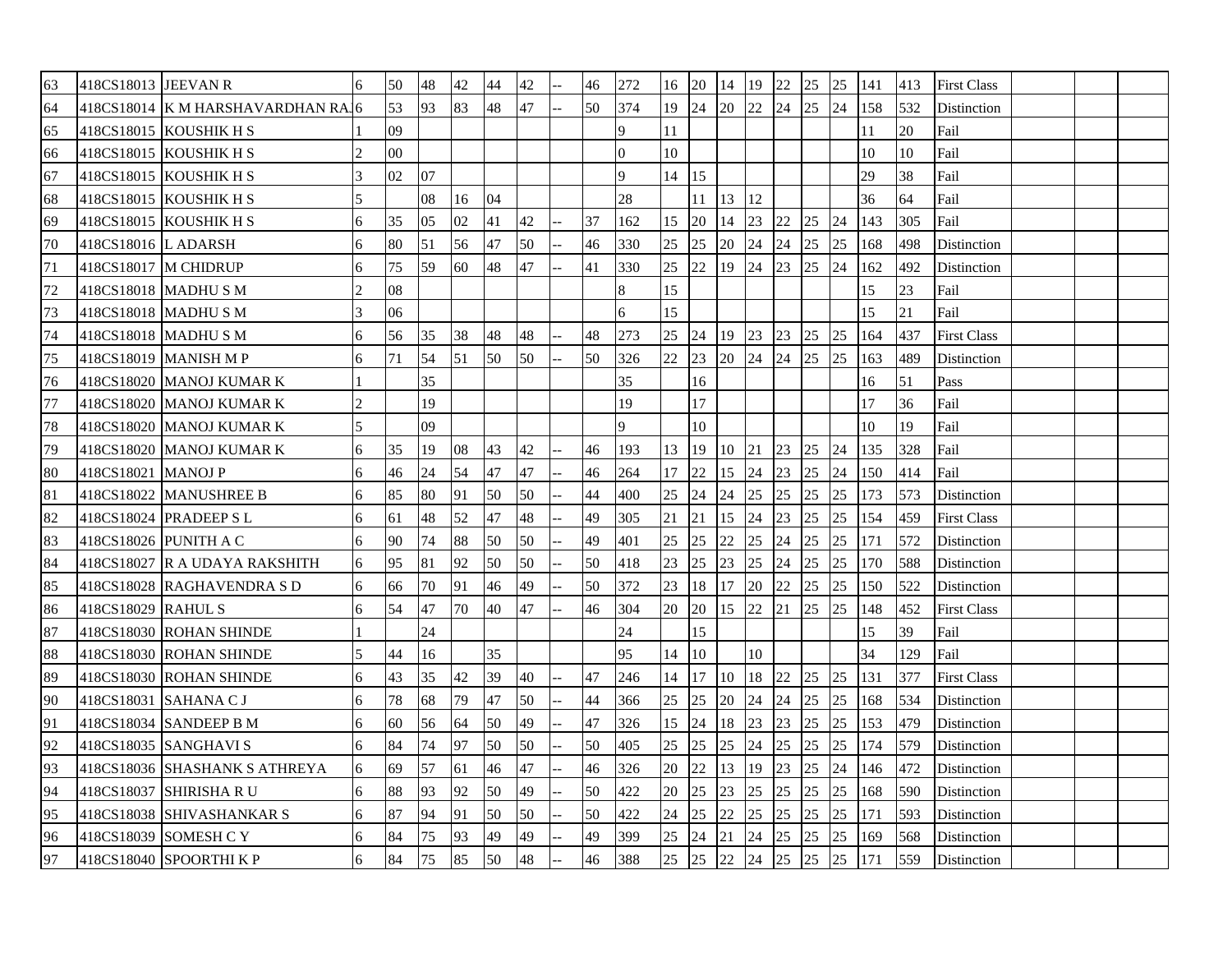| 98  | 418CS18041 SUJAN K S |                                |               | 35 |     |     |                 |    |    |    | 35             | 15 |                 |    |    |    |    |    | 15  | 50  | Pass               |  |  |
|-----|----------------------|--------------------------------|---------------|----|-----|-----|-----------------|----|----|----|----------------|----|-----------------|----|----|----|----|----|-----|-----|--------------------|--|--|
| 99  | 418CS18041 SUJAN K S |                                |               |    | 14  |     | 40              | 40 |    |    | 94             |    | 10              |    | 12 | 15 |    |    | 37  | 131 | Fail               |  |  |
| 100 | 418CS18041 SUJAN K S |                                | 6             | 38 | 35  | 19  | 42              | 39 |    | 46 | 219            | 13 | 20              | 11 | 22 | 21 | 25 | 25 | 137 | 356 | Fail               |  |  |
| 101 |                      | 418CS18042 SUSHANTH S ACHARYA  | 6             | 88 | 100 | 97  | 50              | 50 |    | 50 | 435            | 22 | 25              | 24 | 25 | 25 | 25 | 25 | 171 | 606 | Distinction        |  |  |
| 102 | 418CS18043 SUSHMA Y  |                                | 6             | 88 | 92  | 95  | 49              | 48 |    | 44 | 416            | 25 | 25              | 25 | 24 | 24 | 25 | 25 | 173 | 589 | Distinction        |  |  |
| 103 |                      | 418CS18044  THEJASWINI N       | 6             | 89 | 90  | 97  | 50              | 49 |    | 44 | 419            | 25 | $\overline{25}$ | 24 | 25 | 24 | 25 | 25 | 173 | 592 | Distinction        |  |  |
| 104 |                      | 418CS18046 VISHNUDEV U S       |               | 51 |     |     |                 |    |    |    | 51             | 18 |                 |    |    |    |    |    | 18  | 69  | Pass               |  |  |
| 105 |                      | 418CS18046 VISHNUDEV U S       | 6             | 59 | 40  | 74  | 45              | 46 |    | 45 | 309            | 18 | <sup>18</sup>   | 15 | 23 | 21 | 25 | 25 | 145 | 454 | <b>First Class</b> |  |  |
| 106 | 418CS18047 VIVEK M   |                                | 6             | 89 | 87  | 100 | 50              | 50 |    | 50 | 426            | 25 | 25              | 24 | 25 | 25 | 25 | 25 | 174 | 600 | Distinction        |  |  |
| 107 |                      | 418CS18048 YASHASWINI          | 6             | 85 | 92  | 95  | 49              | 50 |    | 50 | 421            | 25 | 25              | 25 | 25 | 25 | 25 | 25 | 175 | 596 | Distinction        |  |  |
| 108 | 418CS18049 YATIN     |                                | 6             | 76 | 87  | 90  | 50              | 50 |    | 50 | 403            | 22 | 24              | 21 | 25 | 25 | 25 | 25 | 167 | 570 | Distinction        |  |  |
| 109 |                      | 418CS19001 ABHISHEK S          |               | 35 |     | 64  |                 |    |    | AB | 99             | 17 |                 | 13 |    |    |    | 23 | 53  | 152 | Fail               |  |  |
| 110 |                      | 418CS19004 ANKITHA SREE NAYAKA |               | 18 |     |     |                 |    |    |    | 18             | 10 |                 |    |    |    |    |    | 10  | 28  | Fail               |  |  |
| 111 |                      | 418CS19004 ANKITHA SREE NAYAKA | $\mathcal{E}$ | 18 | 10  | 40  |                 | 38 | 26 | 35 | 167            | 14 | $ 10\rangle$    | 10 |    | 16 | 14 | 18 | 82  | 249 | Fail               |  |  |
| 112 |                      | 418CS19006 ARUN KUMAR M        |               |    | AB  | AB  |                 |    |    |    | $\Omega$       |    | $10\,$          | 10 |    |    |    |    | 20  | 20  | Fail               |  |  |
| 113 |                      | 418CS19007 ARUNKUMARA R        |               | 03 |     |     |                 |    |    |    | 3              | 11 |                 |    |    |    |    |    | 11  | 14  | Fail               |  |  |
| 114 |                      | 418CS19007 ARUNKUMARA R        |               |    |     | 56  |                 |    |    |    | 56             |    |                 | 10 |    |    |    |    | 10  | 66  | Pass               |  |  |
| 115 |                      | 418CS19008 ATHISH SUJAY RAJ B  |               |    | 16  | 14  |                 |    |    |    | 30             |    | 09              | 12 |    |    |    |    | 21  | 51  | Fail               |  |  |
| 116 |                      | 418CS19008 ATHISH SUJAY RAJ B  |               | 46 |     | AB  |                 |    |    |    | 46             | 16 |                 | 10 |    |    |    |    | 26  | 72  | Fail               |  |  |
| 117 |                      | 418CS19010 CHANDAN GOWDA R     |               | AB | 07  | 15  | 10 <sup>°</sup> |    |    |    | 32             | 15 | 110             | 11 | 18 |    |    |    | 54  | 86  | Fail               |  |  |
| 118 |                      | 418CS19011 CHARAN GOWDA S V    |               | 42 |     |     |                 |    |    |    | 42             | 22 |                 |    |    |    |    |    | 22  | 64  | Pass               |  |  |
| 119 |                      | 418CS19011 CHARAN GOWDA S V    |               |    |     | 42  | 47              |    |    |    | 89             |    |                 | 10 | 15 |    |    |    | 25  | 114 | Pass               |  |  |
| 120 |                      | 418CS19014 DHANUSH GOWDA K     | 3             |    | 16  | 44  | 11              |    |    |    | 71             |    | 10              | 10 | 12 |    |    |    | 32  | 103 | Fail               |  |  |
| 121 | 418CS19017 DHEERAJ K |                                |               |    | 18  |     |                 |    |    |    | 18             |    | 12              |    |    |    |    |    | 12  | 30  | Fail               |  |  |
| 122 | 418CS19017 DHEERAJ K |                                |               |    | 35  | 35  |                 |    |    |    | 70             |    | 10              | 10 |    |    |    |    | 20  | 90  | Pass               |  |  |
| 123 | 418CS19018 G TUSHAR  |                                |               | 12 | 45  |     |                 |    |    |    | 57             | 10 | $ 10\rangle$    |    |    |    |    |    | 20  | 77  | Fail               |  |  |
| 124 | 418CS19018 G TUSHAR  |                                |               |    | 15  |     |                 |    | 26 |    | 41             |    | 10              |    |    |    | 17 |    | 27  | 68  | Fail               |  |  |
| 125 | 418CS19021 GANESH PR |                                |               | 04 |     |     |                 |    |    |    | $\overline{4}$ | 16 |                 |    |    |    |    |    | 16  | 20  | Fail               |  |  |
| 126 |                      | 418CS19021 GANESH P R          |               |    |     | 20  |                 |    | 28 |    | 48             |    |                 | 11 |    |    | 18 |    | 29  | 77  | Fail               |  |  |
| 127 | 418CS19023 HARSHA M  |                                |               | 07 | AB  | 46  |                 |    |    |    | 53             | 11 | <sup>11</sup>   | 10 |    |    |    |    | 32  | 85  | Fail               |  |  |
| 128 |                      | 418CS19024 HARSHITH K M        |               | AB | AB  | 22  |                 |    |    |    | 22             | 19 | 12              | 14 |    |    |    |    | 45  | 67  | Fail               |  |  |
| 129 |                      | 418CS19024 HARSHITH K M        |               |    |     | AB  |                 |    |    |    | $\Omega$       |    |                 | 13 |    |    |    |    | 13  | 13  | Fail               |  |  |
|     |                      | 130 418CS19024 HARSHITH K M    |               | 09 |     | 35  | 35              |    |    |    | 79             | 15 |                 | 13 | 16 |    |    |    | 44  | 123 | Fail               |  |  |
| 131 | 418CS19025 HITESH B  |                                |               | 10 | 35  |     |                 |    |    |    | 45             | 21 | 13              |    |    |    |    |    | 34  | 79  | Fail               |  |  |
|     |                      | 132 418CS19030 KIRANKUMAR M    |               | 02 | 16  | 35  |                 |    |    |    | 53             | 15 | 11              | 12 |    |    |    |    | 38  | 91  | Fail               |  |  |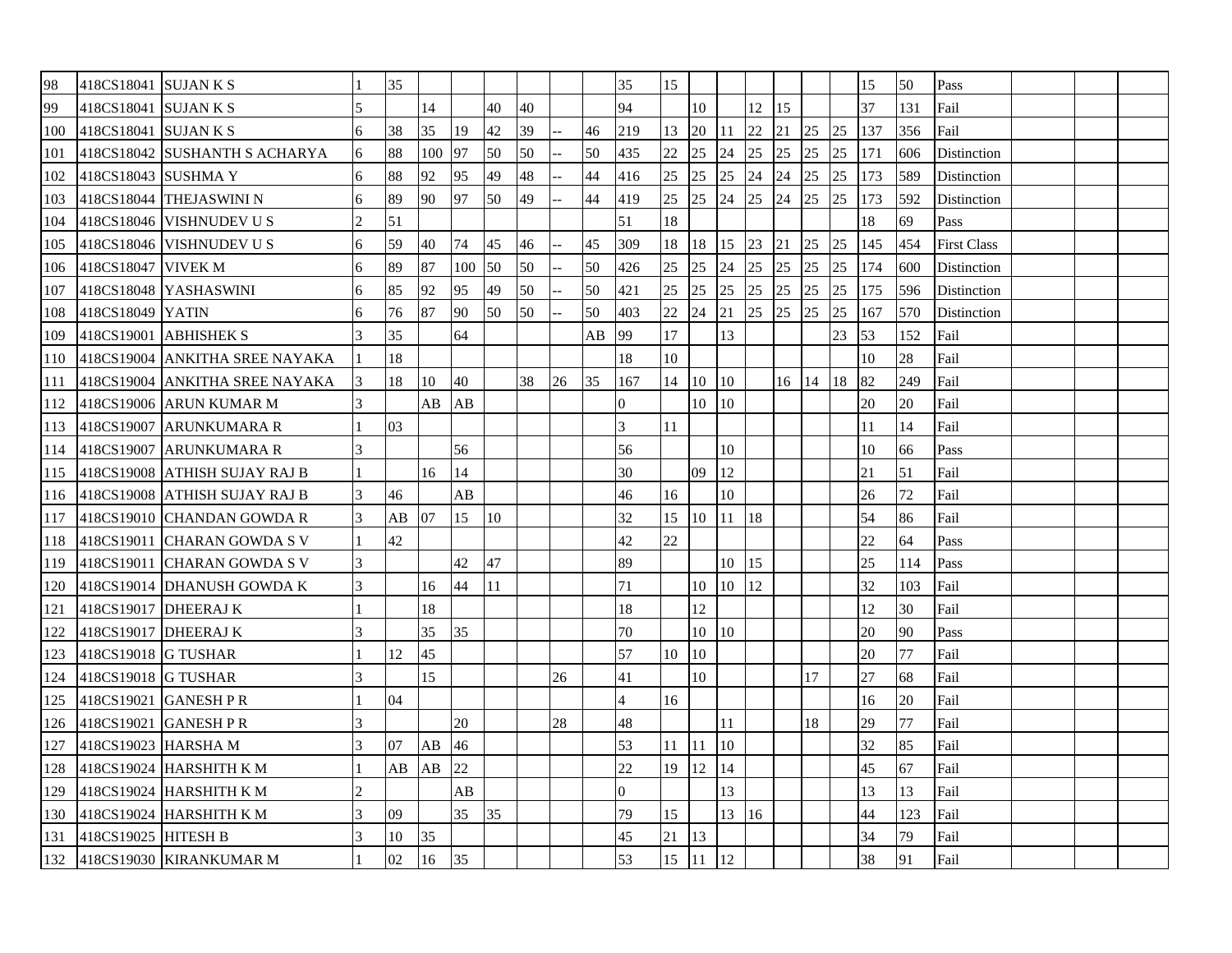|     |                           | 133 418CS19030 KIRANKUMAR M   | $\overline{c}$ | $00\,$ |    | AB |    |    |    |    | $\Omega$       | 10            |            | 11    |          |    |       |    | 21  | 21  | Fail               |  |  |
|-----|---------------------------|-------------------------------|----------------|--------|----|----|----|----|----|----|----------------|---------------|------------|-------|----------|----|-------|----|-----|-----|--------------------|--|--|
| 134 |                           | 418CS19030 KIRANKUMAR M       |                |        |    | 35 |    | 40 | 28 |    | 103            |               |            | 10    |          | 19 | 10    |    | 39  | 142 | Pass               |  |  |
| 135 |                           | 418CS19035 MEGHANA M          |                |        |    |    |    |    | 40 |    | 40             |               |            |       |          |    | 14    |    | 14  | 54  | Pass               |  |  |
| 136 |                           | 418CS19036 NAGAPHANI SHARMA P |                | 22     |    |    |    |    |    |    | 22             | 14            |            |       |          |    |       |    | 14  | 36  | Fail               |  |  |
| 137 | 418CS19037 NANDINI        |                               |                | 35     | 13 |    |    |    |    |    | 48             | $12 \mid 12$  |            |       |          |    |       |    | 24  | 72  | Fail               |  |  |
| 138 | 418CS19043 PRAJWAL M      |                               | 3              |        |    | 86 |    |    |    |    | 86             |               |            | 15    |          |    |       |    | 15  | 101 | Pass               |  |  |
| 139 |                           | 418CS19045 PRAJWAL M G        |                | 02     |    |    |    |    |    |    | $\overline{2}$ | 10            |            |       |          |    |       |    | 10  | 12  | Fail               |  |  |
| 140 |                           | 418CS19045 PRAJWAL M G        |                |        | 11 | 37 | 17 | 27 | 27 | 38 | 157            |               | $10 \, 10$ |       | 13 17 10 |    |       | 18 | 78  | 235 | Fail               |  |  |
| 141 |                           | 418CS19046 PRAMUKH K K        |                | 02     | 06 | 39 | 21 |    |    |    | 68             | $10 \quad 10$ |            | 10    | 13       |    |       |    | 43  | 111 | Fail               |  |  |
| 142 | 418CS19047 RAHUL N        |                               |                | $00\,$ | 24 | 40 |    |    |    |    | 64             | 16            | $\vert$ 15 | 14    |          |    |       |    | 45  | 109 | Fail               |  |  |
| 143 | 418CS19048 RAJU M         |                               |                | 03     | 11 | 16 |    |    |    |    | 30             | 10            | 10         | 14    |          |    |       |    | 34  | 64  | Fail               |  |  |
| 144 | 418CS19048 RAJU M         |                               |                | 00     | 40 | 48 |    |    |    |    | 88             | 10            | 09         | 13    |          |    |       |    | 32  | 120 | Fail               |  |  |
| 145 | 418CS19048 RAJU M         |                               | 3              | 04     | 13 | 35 | 50 | 39 |    |    | 141            | 12            | 10         | 10 11 |          | 18 |       |    | 61  | 202 | Fail               |  |  |
| 146 |                           | $418CS19052$ SHASHANK R       |                | AВ     |    |    |    |    |    |    | $\Omega$       | 10            |            |       |          |    |       |    | 10  | 10  | Fail               |  |  |
| 147 |                           | 418CS19052 SHASHANK R         |                | AВ     | AB | 35 | AB |    | AB |    | 35             | 11            | 10 10      |       | 11       |    | 10    |    | 52  | 87  | Fail               |  |  |
| 148 |                           | 418CS19054 SHRAVAN GOWDA P    |                | $00\,$ |    | 22 |    |    |    |    | 22             | 11            |            | 11    |          |    |       |    | 22  | 44  | Fail               |  |  |
| 149 |                           | 418CS19054 SHRAVAN GOWDA P    |                | $00\,$ | 35 |    |    |    |    |    | 35             | 12            | 12         |       |          |    |       |    | 24  | 59  | Fail               |  |  |
| 150 |                           | 418CS19054 SHRAVAN GOWDA P    | 3              | 06     | 10 | 20 | 36 |    |    |    | 72             | 11            | 10 11      |       | 16       |    |       |    | 48  | 120 | Fail               |  |  |
| 151 | 418CS19055 SHREYAS J      |                               |                | 22     |    |    |    |    |    |    | 22             | 16            |            |       |          |    |       |    | 16  | 38  | Fail               |  |  |
| 152 | 418CS19055 SHREYAS J      |                               |                | 38     | 40 |    |    |    |    |    | 78             | 17            | $\vert$ 10 |       |          |    |       |    | 27  | 105 | Pass               |  |  |
|     | 153 418CS19058 SUBHASH J  |                               |                | AB     | 09 | 07 |    |    |    |    | 16             | 10            | 10         | 13    |          |    |       |    | 33  | 49  | Fail               |  |  |
|     | 154 418CS19058 SUBHASH J  |                               |                | $00\,$ | 35 | 42 |    |    |    |    | 77             | 10            | $\vert$ 13 | 10    |          |    |       |    | 33  | 110 | Fail               |  |  |
| 155 | 418CS19058 SUBHASH J      |                               | 3              | $00\,$ | AB | 14 | AB | 27 |    |    | 41             | 11            | 10         | 10    | 18       | 16 |       |    | 65  | 106 | Fail               |  |  |
|     | 156 418CS19201 YOGESHA N  |                               |                | 50     |    |    |    |    |    |    | 50             | 17            |            |       |          |    |       |    | 17  | 67  | Pass               |  |  |
| 157 | 418CS19201 YOGESHA N      |                               | 3              |        |    | 52 |    |    |    |    | 52             |               |            | 11    |          |    |       |    | 11  | 63  | Pass               |  |  |
| 158 |                           | 418CS19701 FINNY FRANCIS      |                |        |    |    |    | 41 |    |    | 41             |               |            |       |          | 16 |       |    | 16  | 57  | Pass               |  |  |
| 159 |                           | 418CS19701 FINNY FRANCIS      | 6              | 74     | 50 | 58 | 49 | 49 |    | 49 | 329            | 20 23         |            | 18 24 |          | 25 | 25 25 |    | 160 | 489 | Distinction        |  |  |
| 160 | 418CS19703 ROHITH T G     |                               |                |        | 26 |    |    |    |    |    | 26             |               | 12         |       |          |    |       |    | 12  | 38  | Fail               |  |  |
|     | 161 418CS19703 ROHITH T G |                               | 6              | 72     | 42 | 61 | 46 | 42 |    | 46 | 309            | 21            | 25         | 15 22 |          | 23 | 25    | 25 | 156 | 465 | Distinction        |  |  |
| 162 | 418CS19704 ROHITH T M     |                               | 3              |        | 08 |    |    |    |    |    | 8              |               | 14         |       |          |    |       |    | 14  | 22  | Fail               |  |  |
| 163 | 418CS19704 ROHITH T M     |                               | 6              | 21     | 37 | 41 | 46 | 46 |    | 45 | 236            | 12            | 16         | 16    | 21       | 21 | 25    | 25 | 136 | 372 | Fail               |  |  |
| 164 |                           | 418CS19705 SHASHANK C         | 6              | 80     | 71 | 69 | 48 | 48 |    | 46 | 362            | 24 25         |            | 19    | 24       | 25 | 25    | 24 | 166 | 528 | Distinction        |  |  |
| 165 | 418CS19706 SIRI D H       |                               |                |        | 48 |    | 60 |    |    |    | 108            |               | 14         |       | 15       |    |       |    | 29  | 137 | Pass               |  |  |
|     | 166 418CS19706 SIRI D H   |                               | 6              | 44     | 42 | 38 | 44 | 44 |    | 47 | 259            | 18            | 20         | 14    | 22       | 23 | 25    | 25 | 147 | 406 | <b>First Class</b> |  |  |
|     | 167 418CS20002 AKASH M V  |                               |                | 20     |    |    |    |    |    |    | 20             | 30            |            |       |          |    |       |    | 30  | 50  | Pass               |  |  |